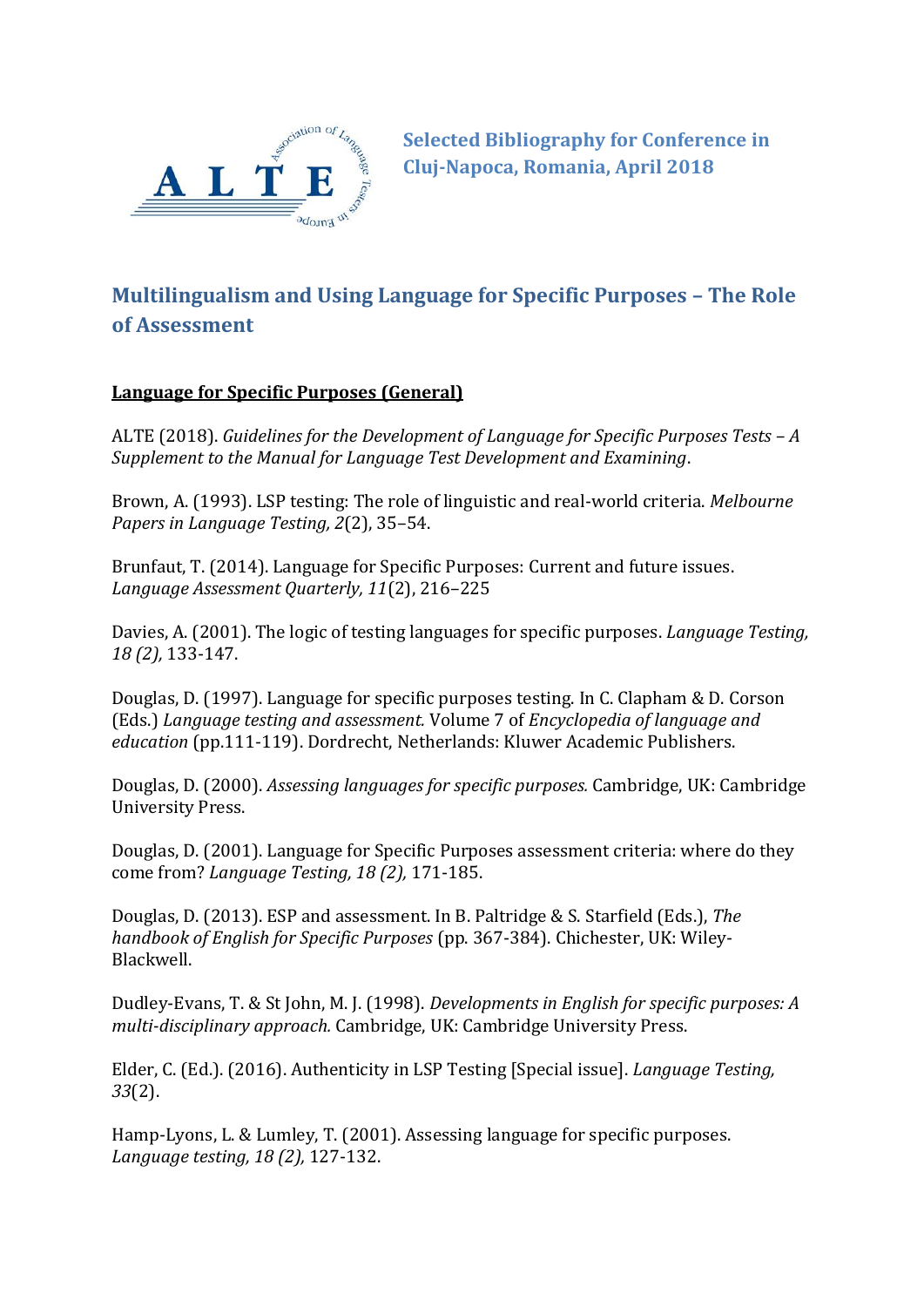Jacoby, S. W. (1998). Science as performance: Socializing scientific discourse through the conference talk rehearsal. (Unpublished doctoral thesis). University of California, Los Angeles, USA.

Jacoby, S., & McNamara, T. (1999). Locating competence. *English for Specific Purposes, 18*(3), 213-241.

Kane, M., Kane, J., & Clauser, B. (2017). A validation framework for credentialing tests. In C. Buckendahl & S. Davis-Becker (Eds.), *Testing in the Professions : Credentialing Polices and Practice* (pp. 20–41). New York: Routledge.

Knoch, U. (2009) Collaborating with ESP Stakeholders in Rating Scale Validation: The Case of the ICAO Rating Scale *Spaan Fellow Working Papers in Second or Foreign Language Assessment*, 7, 21–46

Kunnan, A. J. (2014). Fairness and justice in language assessment. In A. J. Kunnan (Ed.), *The companion to language assessment* (pp.1098-1114). Boston, MA: Wiley.

Kunnan, A. J. (2017). *Evaluating language assessments.* New York: Routledge.

Lewkowicz, J. A. (2000). Authenticity in language testing: some outstanding questions. *Language Testing, 17 (1),* 43-64.

McNamara, T. F. (1996). *Measuring second language performance*. London, UK: Longman.

Paltridge, B., & Starfield, S. (2013). *The Handbook of English for Specific Purposes*. Malden, MA: Wiley-Blackwell.

Smirnow, S., Maes, C., Luyten, L., & Verheyen, S. (2017). Assessment in a globalized economy: A task-based approach to assess the proficiency of Dutch in specific occupational domains. In ALTE (Eds.), *Learning and Assessment: Making the Connections – Proceedings of the ALTE 6th International Conference, 3–5 May 2017*

Skehan, P. (1984). Issues in the testing of English for specific purposes. *Language testing, 1 (2),* 202-220.

Spolsky, B. (1985). The limits of authenticity in language testing. *Language testing, 2,* 31- 40.

Tedick, D. J. (1990). ESL writing assessment: subject-matter knowledge and its impact on performance. *English for Specific Purposes, 9,* 123-143.

Thighe, D. (2007). Cambridge ESOL and tests of English for Specific Purposes. *Research Notes, 27*, 2–4.

Wu, W. M., & Stansfield, C. W. (2001). Towards authenticity of task in test development. *Language Testing, 18*(2), 187–206.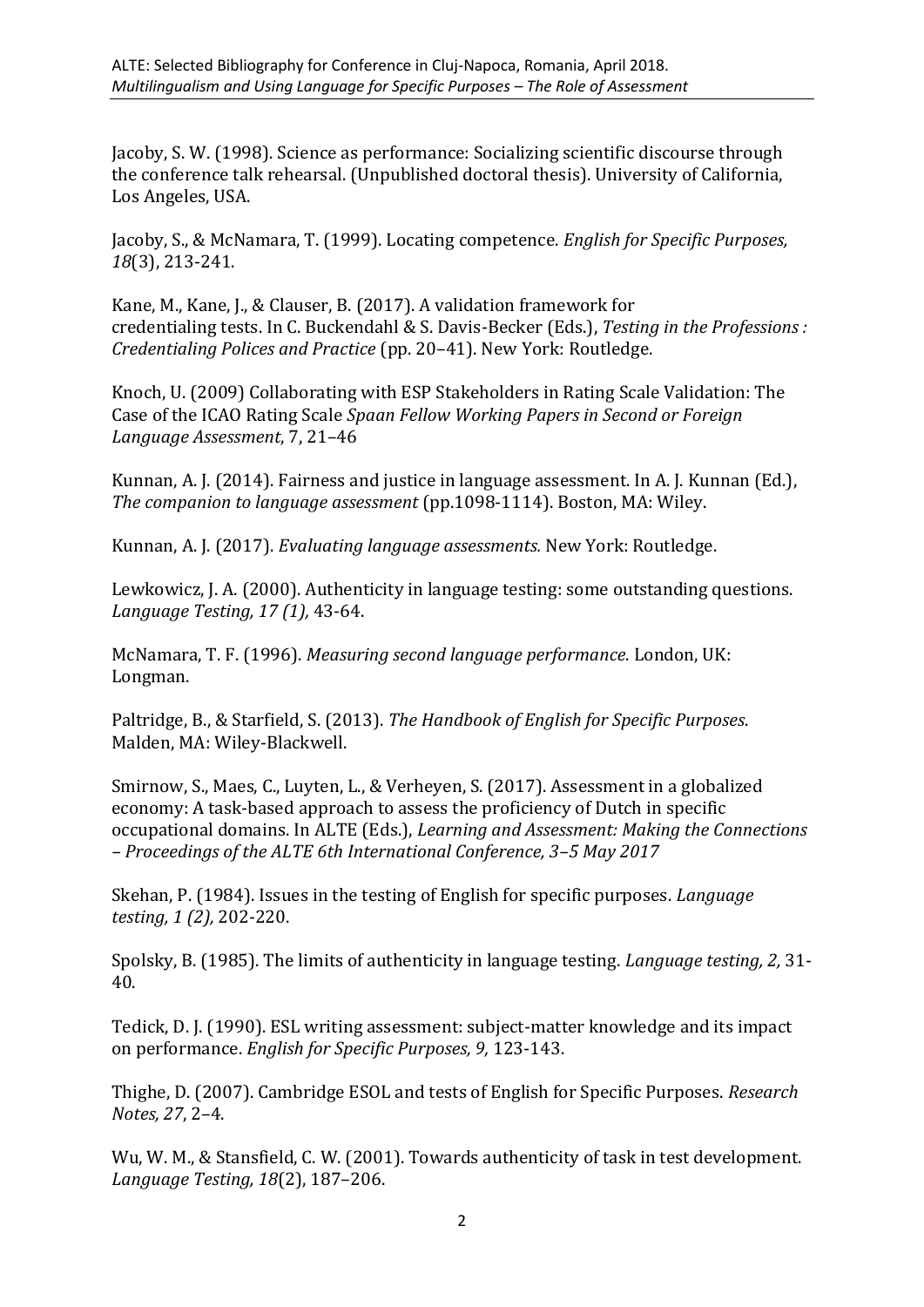## **Academic Purposes**

Carlsen, C. H. (2018). The Adequacy of the B2 Level as University Entrance Requirement. *Language Assessment Quarterly*, 15(1), 75–89.

Cho, Y., & Bridgeman, B. (2012). Relationship of TOEFL iBT scores to academic performance: Some evidence from American universities. *Language Testing*, 29(3), 421– 442.

Clapham, C. (2000). Assessment for academic purposes: where next? *System*, 28(4), 511–521.

Cumming, A. (2013). Assessing Integrated Writing Tasks for Academic Purposes: Promises and Perils. *Language Assessment Quarterly*, 10(1), 1–8.

Davies, A. (2008). *Assessing academic English: testing English proficiency 1950-1989 - the IELTS solution.* Cambridge, UK: Cambridge University Press.

Deygers, B., Van den Branden, K., & Peters, E. (2017). Checking assumed proficiency: Comparing L1 and L2 performance on a university entrance test. *Assessing Writing*, 32, 43–56.

Deygers, B., Van den Branden, K., & Van Gorp, K. (2017). University entrance language tests: A matter of justice. *Language Testing*, (published online first)

Deygers, B., Van Gorp, K., & Demeester, T. (2018). The B2 Level and the Dream of a Common Standard. *Language Assessment Quarterly*, 15(1), 44–58.

Deygers, B., Zeidler, B., Vilcu, D. & Hamnes Carlsen, C. (2017). One Framework to Unite Them All? Use of the CEFR in European University Entrance Policies. *Language Assessment Quarterly, 15 (1)*, 3-15.

Elder, C., McNamara, T., Woodward-Kron, R., Manias, E., McColl, G., Webb, G., & Pill, J. (2013, August). Towards improved healthcare communication: Development and validation of language proficiency standards for non-native English speaking health professionals. Final report for the Occupational English Test Centre. (40 pp.). University of Melbourne, Australia.

Evans, S. & Green, C. (2007). Why EAP is necessary: a survey of Hong Kong tertiary students. *Journal of English for Academic Purposes 6*: 3-17.

Field, J. (2011). Into the mind of the academic listener. *Journal of English for Academic Purposes*, 10(2), 102–112.

Fløttum, K., Gedde-Dahl, T., & Kinn, T. (2006). *Academic Voices: Across Languages and Disciplines*. Amsterdam: John Benjamins Publishing.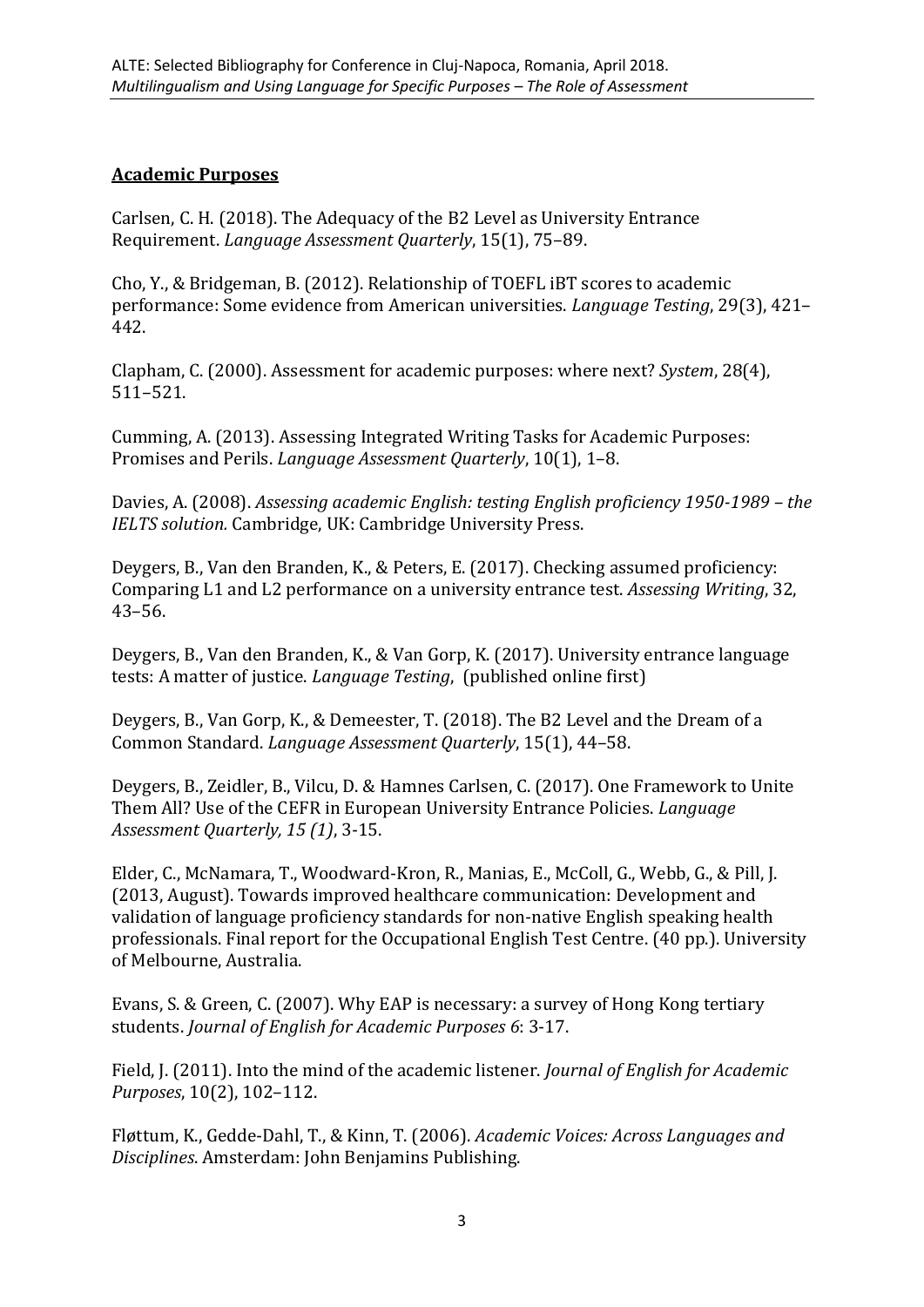Fox, J. (2005). Rethinking second language admission requirements: problems with language-residency criteria and the need for language assessment and support. Language Assessment Quarterly, 2(2), 85–115.

Green, A. (2007). *IELTS washback in context: preparation for academic writing in higher education.* Cambridge, UK: Cambridge University Press.

Green, A. (2018). Linking Tests of English for Academic Purposes to the CEFR: The Score User's Perspective. *Language Assessment Quarterly*, 15(1), 59–74.

Gu, Q., & Maley, A. (2008). Changing Places: A Study of Chinese Students in the UK. *Language and Intercultural Communication*, 8(4), 224–245.

Harsch, C. (2018). How Suitable Is the CEFR for Setting University Entrance Standards? *Language Assessment Quarterly*, 15(1), 102–108.

Hill, K., Storch, N., & Lynch, B. (1999). *A Comparison of IELTS and TOEFL as Predictors of Academic Success (Vol. 2)*. *IELTS Research Reports.*

Hirvela, A. (2016). Academic reading into writing. In K. Hyland & P. Shaw (Eds.), *The Routledge Handbook of English for Academic Purposes* (pp. 127–139). London and New York: Routledge.

Horowitz, D. (1986). What professors actually require: academic tasks for the ESL classroom. *TESOL Quarterly, 28,* 445-462.

Hulstijn, J. (2015). *Language Proficiency in Native and Non-native Speakers: Theory and research*. Amsterdam ; Philadelphia: John Benjamins Publishing Company.

Hyland, K. (2016). General and specific EAP. In K. Hyland & P. Shaw (Eds.), *The Routledge Handbook of English for Academic Purposes* (pp. 17–30). London and New York: Routledge.

Hyland, K., & Hamp-Lyons, L. (2002). EAP: issues and directions. *Journal of English for Academic Purposes*, 1(1), 1–12.

Kerstjens, M., & Nery, C. (2000). Predictive validity in the IELTS test: A study of the relationship between IELTS scores and students' subsequent academic performance. *IELTS Research Reports*, 3, 85–108.

Knoch, U., May, L., Macqueen, S., Pill, J., & Storch, N. (2016, February). Transitioning from university to the workplace: Stakeholder perceptions of academic and professional writing demands. (37 pp.). IELTS Research Reports Online Series, 2016/1. IELTS Partners – British Council, Cambridge English Language Assessment and IDP: IELTS Australia.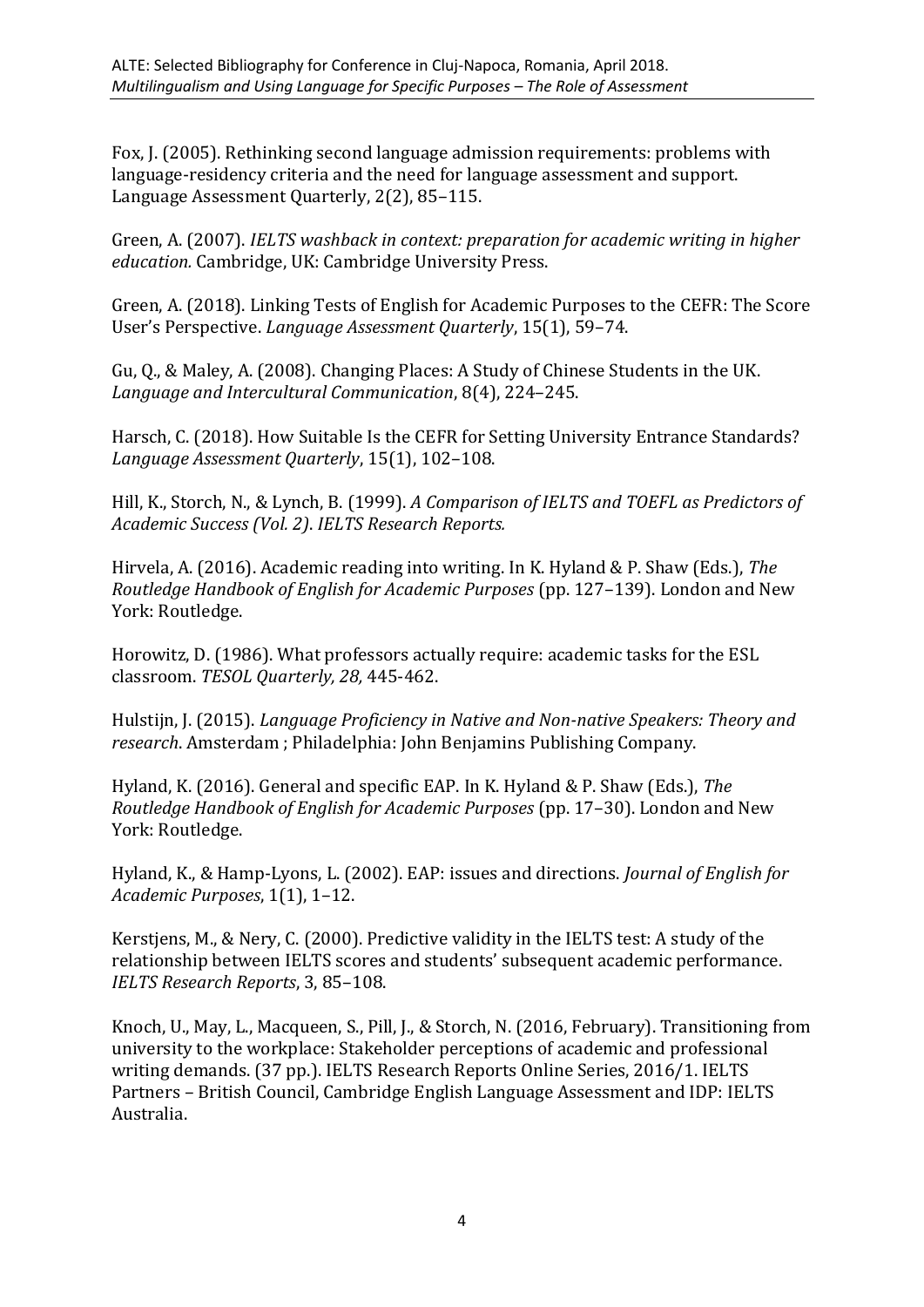Knoch, U., Rouhshad, A., & Storch, N. (2014). Does the writing of undergraduate ESL students develop after one year of study in an English-medium university? *Assessing Writing*, 21, 1–17.

Knoch, U., Rouhshad, A., Oon, S. P., & Storch, N. (2015). What happens to ESL students' writing after three years of study at an English medium university? *Journal of Second Language Writing*, 28, 39–52.

Krekeler, C. (2006). Languages for special academic purposes (LSAP) testing: the effect of background knowledge revised. In *Language Testing,* 23 (1).

Lee, Y., & Greene, J. (2007). The Predictive Validity of an ESL Placement Test A Mixed Methods Approach. *Journal of Mixed Methods Research*, 1(4), 366–389.

Lynch, T. (2011). Academic listening in the 21st century: Reviewing a decade of research. *Journal of English for Academic Purposes*, 10(2), 79–88.

McNamara, T., Morton, J., Storch, N., & Thompson, C. (2018). Students' Accounts of Their First-Year Undergraduate Academic Writing Experience: Implications for the Use of the CEFR. *Language Assessment Quarterly*, *15*(1), 16–28.

Ostler, S. E. (1980). A survey of academic needs for advanced ESL. *TESOL Quarterly, 14 (4),* 481-520.

Paquot, M. (2018). Phraseological Competence: A Missing Component in University Entrance Language Tests? Insights From a Study of EFL Learners' Use of Statistical Collocations. *Language Assessment Quarterly*, *15*(1), 29–43.

Read, J. (1990). Providing relevant content in an EAP writing test. *English for Specific Purposes, 9,* 109-121.

Read, J. (2008). Identifying academic language needs through diagnostic assessment. *Journal of English for Academic Purposes, 7 (3),* 180-190.

Snow, C. (2010). Academic Language and the Challenge of Reading for Learning About Science. *Science*, 328(5977), 450–452.

Xi, X., Bridgeman, B. & Wendler, C. (2014). Tests of English for Academic Purposes in University Admissions. In A. J. Kunnan (Ed.), *The Companion to Language Assessment* (pp. 318–33). Malden, MA: John Wiley & Sons, Inc.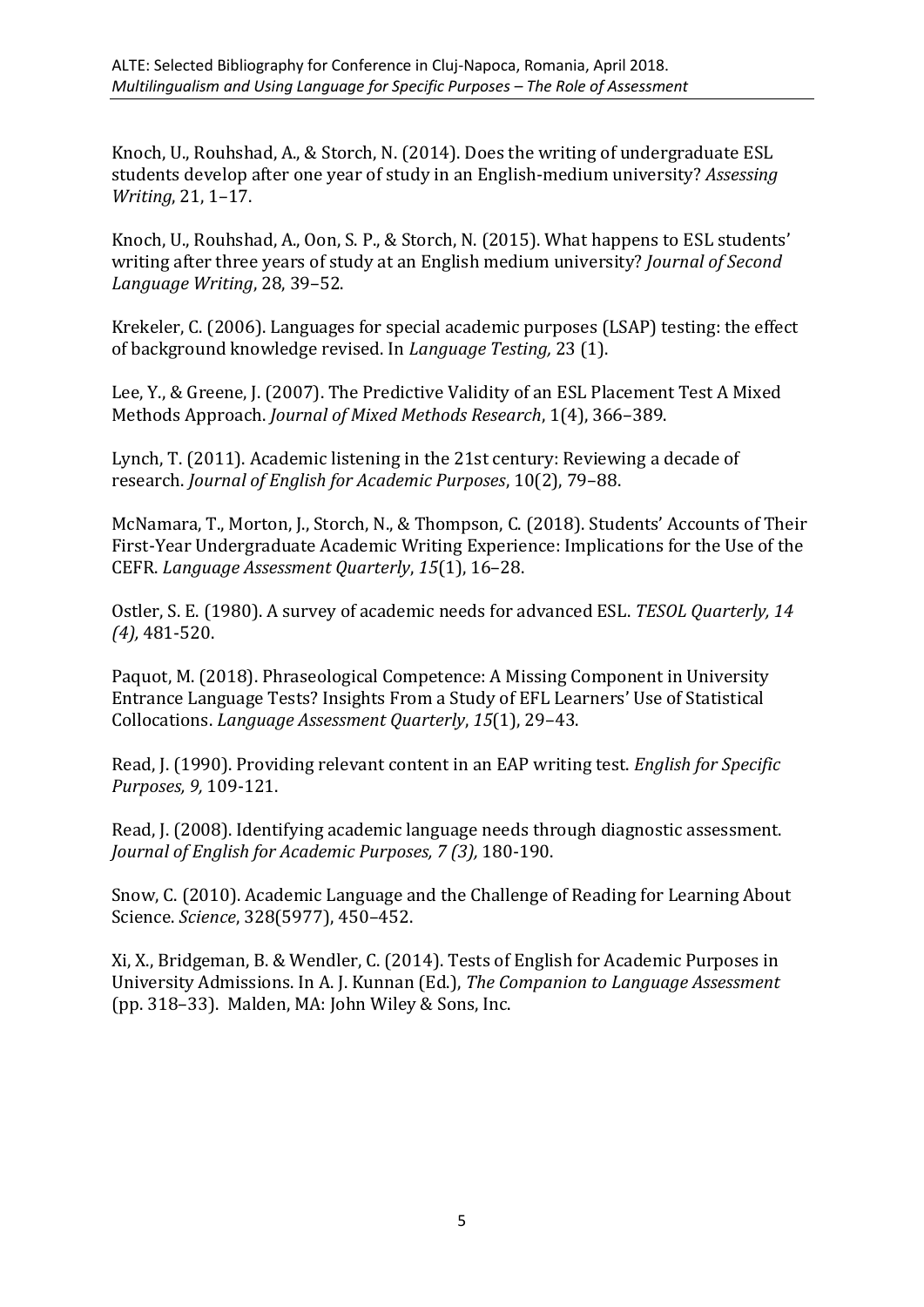## **Aviation Purposes**

Emery, H. J. (2014) Developments in LSP Testing 30 Years On? The Case of Aviation English. *Language Assessment Quarterly, 11 (2).* 198-215.

Shawcross, P. (2009). Social, safety and economic impacts of global language testing in aviation. In Taylor, L. & Weir, C. (Eds.) *Language testing matters. Investigating the wider social and educational impact of assessment – Proceedings of the ALTE Cambridge Conference, April 2008.* (pp.24-35). Cambridge, UK: Cambridge University Press.

#### **Business Purposes**

Corkill, D., & Robinson, M. (2006). Using the global legal community in the development of ILEC, *Research Notes*, 25, 10-11.

Crosling, G., & Ward, I. (2002). Oral communication: The workplace needs and uses of business graduate employees. *English for Specific Purposes, 21*(1), 41-57.

Edwards, N. (2000). Language for business: Effective needs assessment, syllabus design and materials preparation in a practical ESP case study. *English for Specific Purposes, 19*(3), 291-296.

Grosse, C. U., & Voght, G. (1990). Foreign languages for business and the professions at US colleges and universities. *Modern Language Journal, 74*(1), 36-47.

Ingham, K., & Thighe, D. (2006). Issues with developing a test in LSP: the International Certificate in Financial English. *Research Notes, 25*, 5–9.

Kling, J. (2006). Evaluating foreign language skills for communication in management: Application of CEF criteria. In R. Wilkinson, V. Zegers, & C. van Leeuwn (Eds.), *Bridging the assessment gap in English-medium higher education* (pp. 161-176). Nijmegen, Netherlands: AKS-Verlag Bochum

O'Sullivan, B. (2006). Introduction to the testing of language for business purposes. In B. O'Sullivan, *Issues in testing business English: The revision of the Cambridge business English certificates.* (pp.1-81). Cambridge, UK: Cambridge University Press.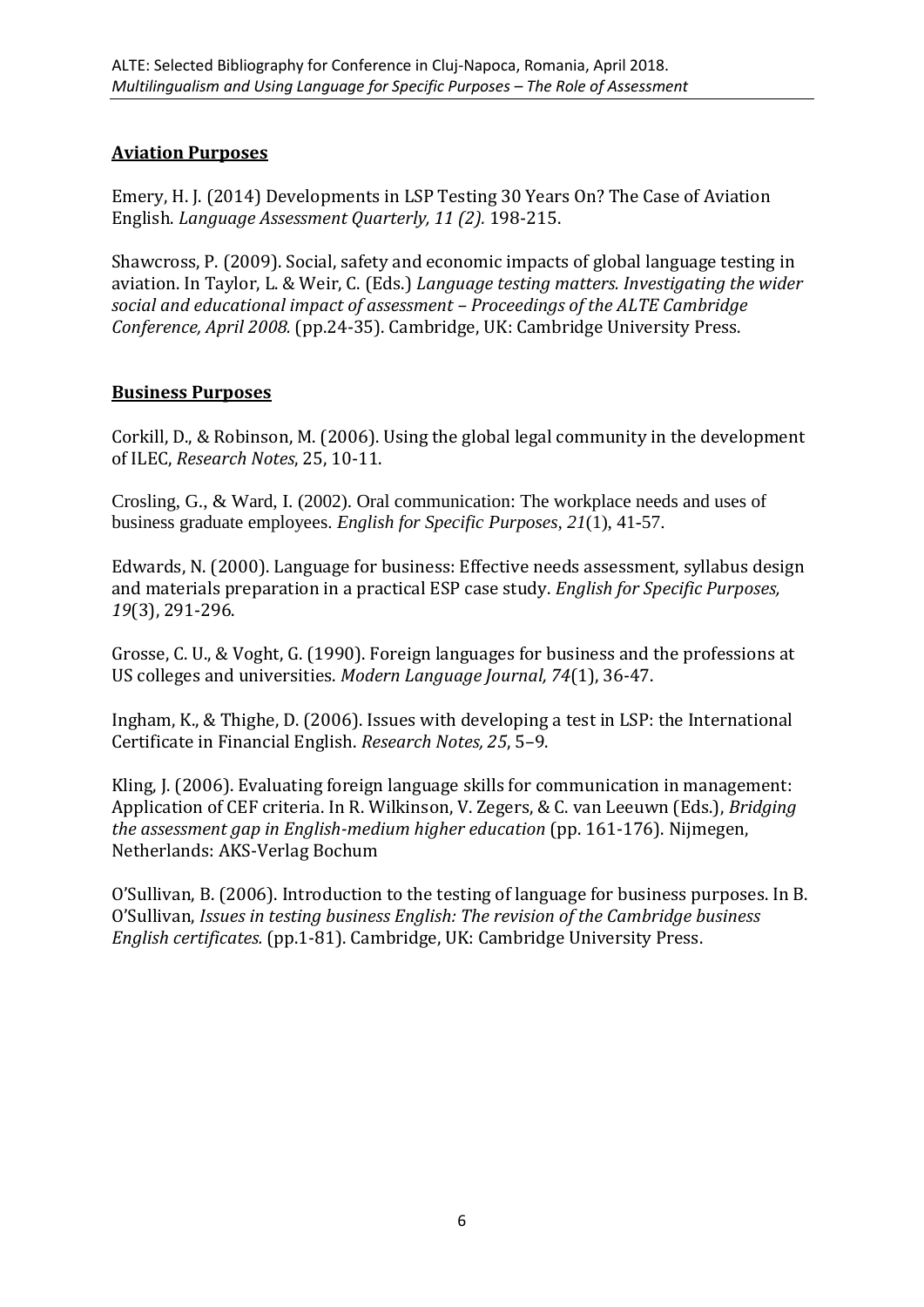## **Medical Purposes**

Berry, V., O'Sullivan, B., & Rugea, S. (2013, February). Identifying the appropriate IELTS score levels for IMG applicants to the GMC register. Report submitted to the General Medical Council. (150 pp.). Centre for Language Assessment Research (CLARe), University of Roehampton, UK.

Berry, V. & O'Sullivan, B. (2016). Language standards for medical practice in the UK: Issues of fairness and quality for all. In C. Docherty & F. Barker (Eds.) *Language assessment for multilingualism. Proceedings of the ALTE Paris Conference, April 2014.*  (pp.270-288). Cambridge, UK: Cambridge University Press.

Cheung, K., McElwee, S. & Emery, J. (Eds.) (2017) *Applying the socio-cognitive framework to the BioMedical Admissions Test.* Cambridge, UK: Cambridge University Press.

Elder, C. (2016) Exploring the limits of authenticity in LSP testing: The case of a specificpurpose language test for health professionals. *Language testing, 33 (2)*, 147-52.

Macqueen, S., Pill, J., Elder, C., & Knoch, U. (2013, December). Investigating the test impact of the OET: A qualitative study of stakeholder perceptions of test relevance and efficacy. Final report. (51 pp.). Language Testing Research Centre, University of Melbourne, Australia.

Pill, T. J. H. (2013). What doctors value in consultations and the implications for specificpurpose language testing. (Unpublished doctoral thesis). University of Melbourne, Australia.

Pill, J., & Macqueen, S. (2017, March). Test construct in policy and public perception: Score-user perspectives on occupation-related language skills. Paper presented in the joint ILTA@AAAL invited colloquium "Crossing Disciplinary Boundaries: Challenges to Construct Definition in EAP/LSP Assessment" at the annual American Association for Applied Linguistics conference, Portland, OR, USA.

Pill, J. & McNamara, T. (2016). How much is enough?: Involving occupational experts in setting standards on a specific-purpose language test for health professionals. *Language testing, 33 (2)*, 217-234.

Taylor, L. & Pill, J. (2014). Assessing health professionals. In A. J. Kunnan (Ed.), *The companion to language assessment* (pp.1098-1114). Boston, MA: Wiley.